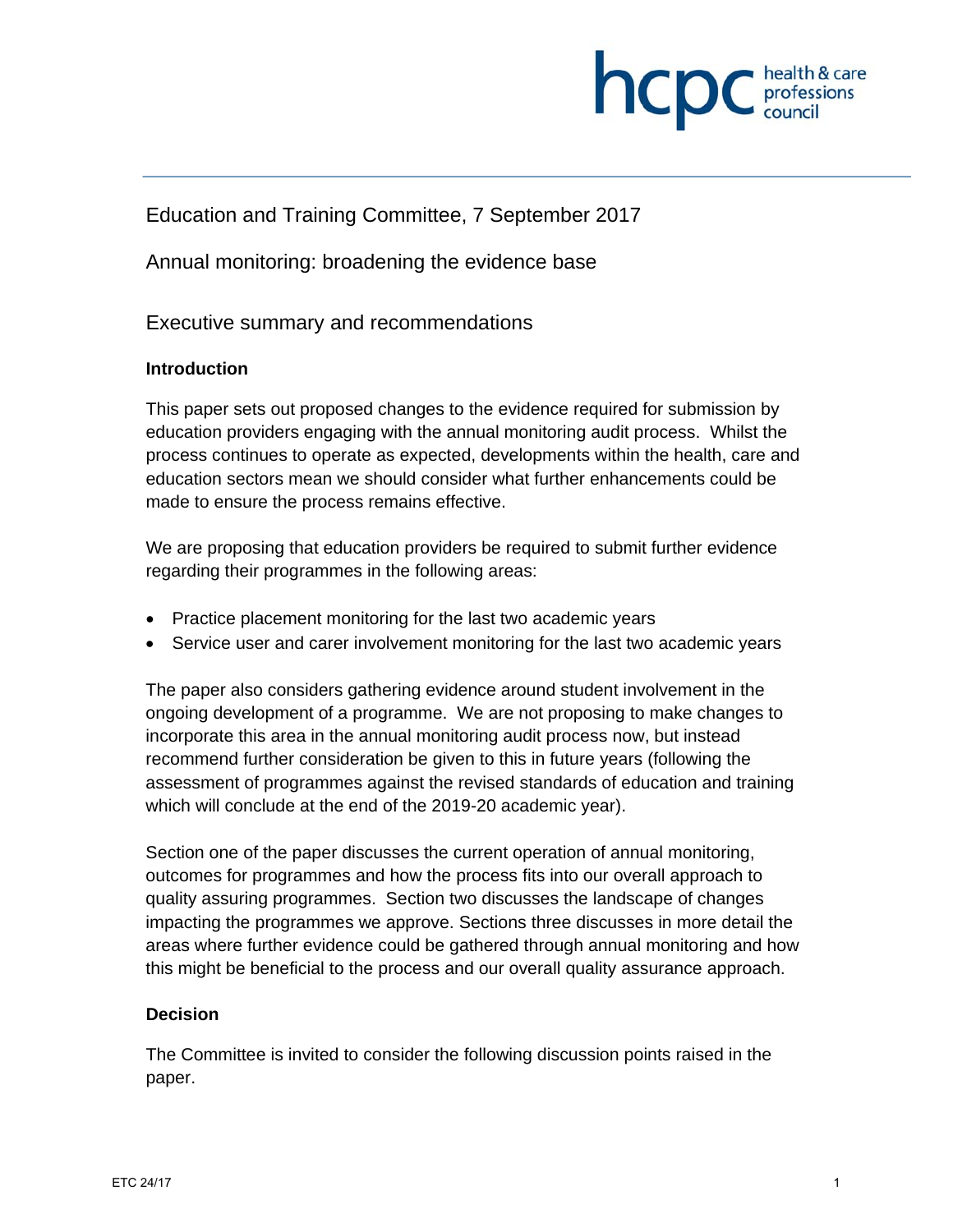## **Decision**

The Committee is asked to make a decision in relation to the following:

- 1. Should we expand the evidence base relied upon for the assessment of programmes through annual monitoring?
- 2. What additional sources of evidence should we require an education provider to include in an annual monitoring audit submission?
	- o Practice placement monitoring for the last two academic years
	- $\circ$  Service user and carer involvement monitoring for the last two academic years
- 3. In which academic year(s) should we implement any changes to the sources of evidence required for an annual monitoring audit submission?

#### B**ackground information**

None

#### **Resource implications**

The resource implications of this paper include the following.

 Further changes to processes, communications work with education providers and training for visitors.

### **Financial implications**

The financial implications of this paper include the following.

- There may be additional costs associated with any communications and stakeholder engagement activities over and above that which is already budgeted for on an annual basis.
- There may be an impact to the overall annual monitoring budget if the changes result in longer scrutiny time per audit submission. This consideration will be factored into future budget planning cycles.

### **Date of paper**

23 August 2017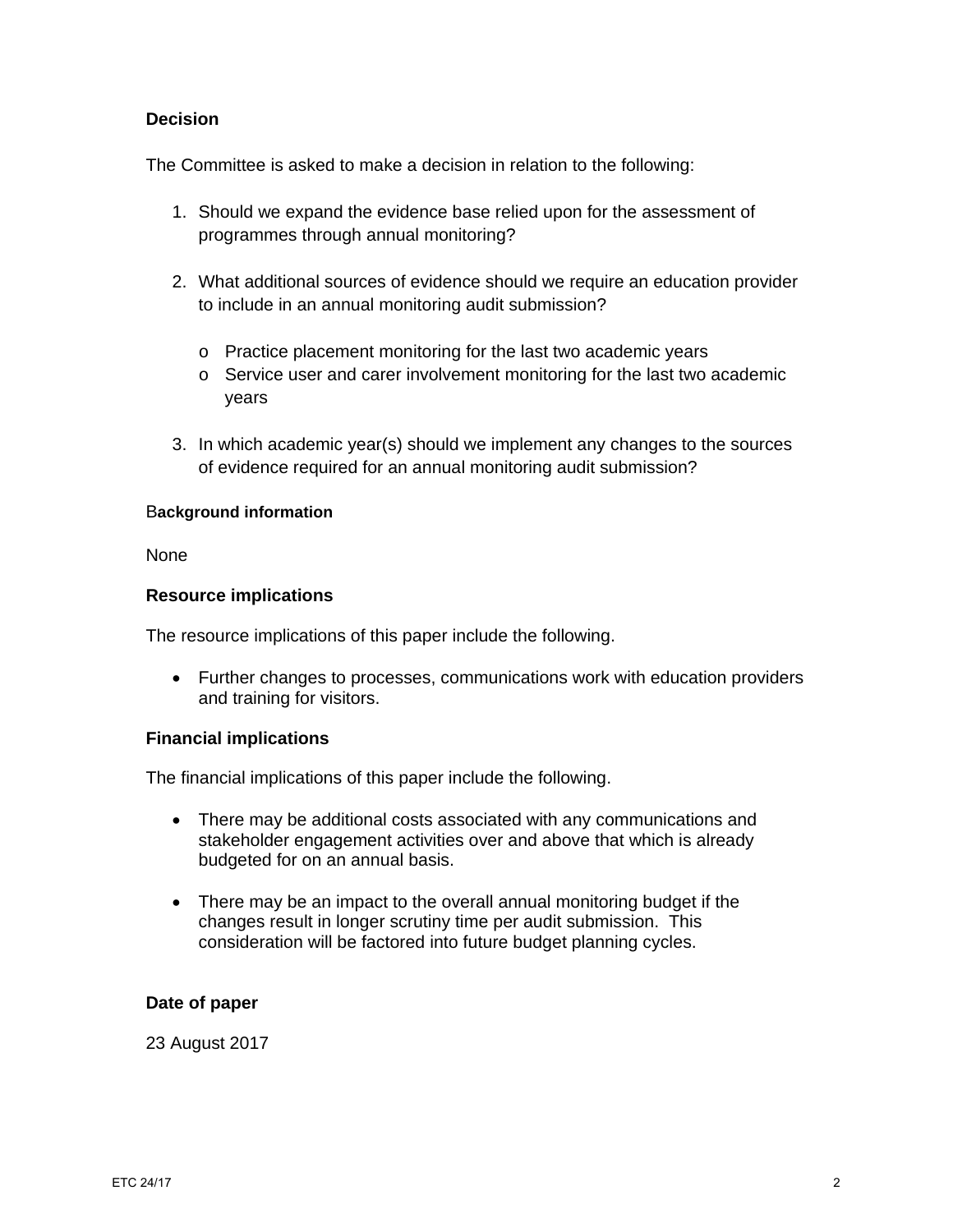## **Annual monitoring: broadening the evidence base**

### **1 Background to the annual monitoring process**

- 1.1 The annual monitoring process runs on a yearly basis for all approved programmes. Following approval for the first time, education providers are placed for annual monitoring purposes into group 'A' or 'B'. Groupings determine what type of submission an education provider needs to make each year through the process. The submission type alternates each year between an audit and a declaration.
- 1.2 An audit submission requires an education provider to map changes made to how their programme meets relevant HCPC standards across the preceding two academic years. Education providers are also required to submit evidence to support any changes made, alongside a suite of additional evidence:
	- internal programme quality reports for the past two academic years;
	- external examiners reports for the past two academic years;
	- responses to external examiners reports for the past two academic years; and
	- any other additional evidence HCPC may require at the time (e.g. evidence to support meeting newly introduced standards such as the service user and carer standard over recent academic years).
- 1.3 HCPC visitors review each audit submission to determine if any further action is required based on the information submitted by the education provider. This could mean requesting additional documentation, and could lead on to commencing an approval visit process, should the visitors identify areas where the programme may no longer meet relevant HCPC standards.
- 1.4 The Education and Training Committee considers the visitor recommendations made during the annual monitoring audit process, and makes final decisions regarding the ongoing approval of programmes, and any further actions necessary on a case by case basis.
- 1.5 A declaration is considerably 'lighter' in regulatory intervention, requiring the programme leader to confirm the programme continues to meet relevant HCPC standards, based on activity and changes made over the preceding academic year. The Education and Training Committee are notified of the declarations received.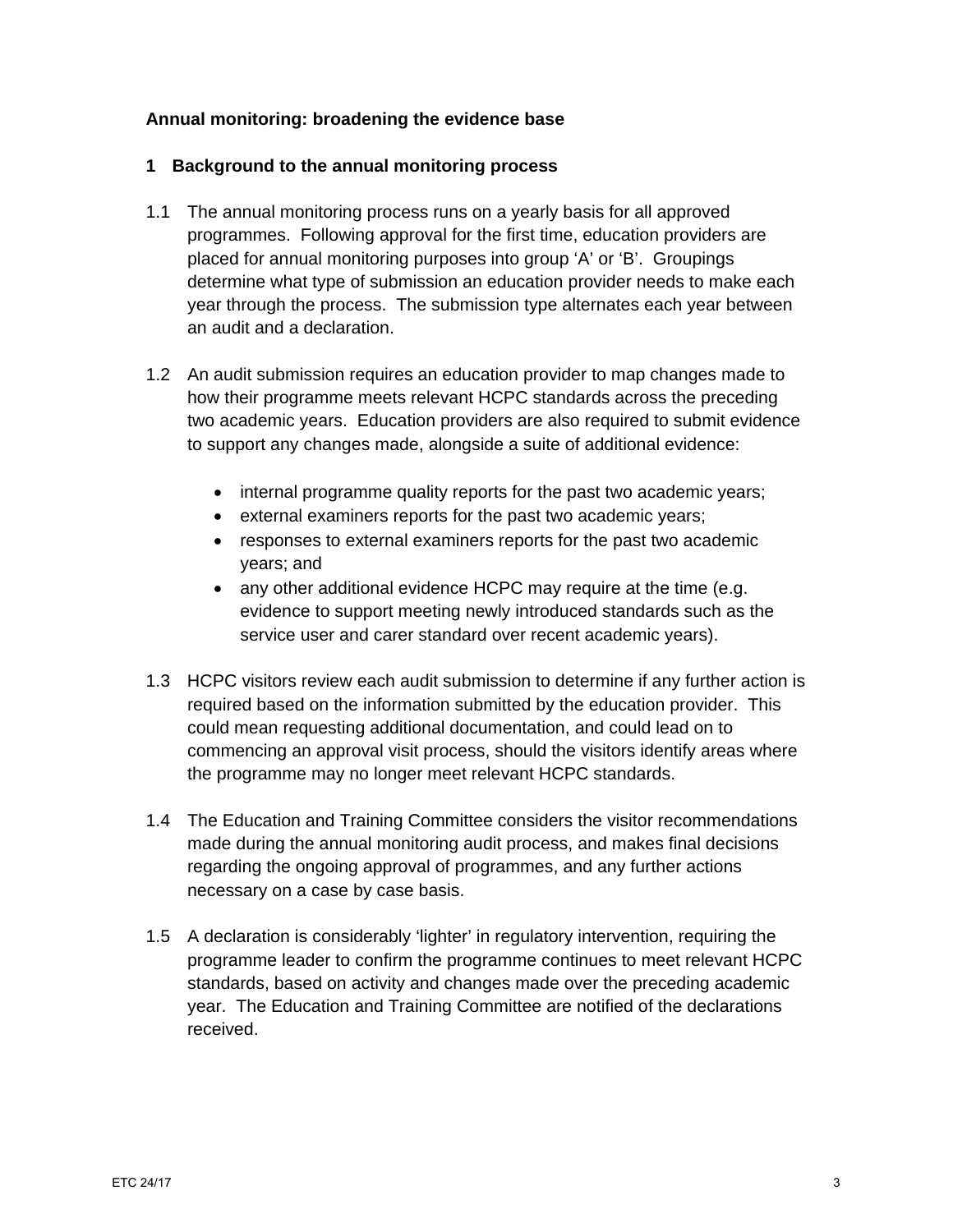- 1.6 The approach taken for annual monitoring, using an alternative submission method over a two-year period ensures that all education providers engage at least annually with the HCPC, following approval of their programme(s). It also ensures visitors are involved at least once every two years in the ongoing assessment of a programme against the relevant HCPC standards. Furthermore, this approach also ensures the Education and Training Committee remains engaged and updated around the monitoring of programmes on at least an annual basis.
- 1.7 Annual monitoring operates alongside our major change and concerns processes. Combined, these processes support our overall quality assurance approach that grants open-ended (rather than cyclic) approval to programmes. Together, they work on the principle of applying proportionate and risk-based quality assurance to the programmes we approve; meaning the regulatory intervention we apply through any one process should be in proportion to the evidence gathered and the issues identified.
- 1.8 Our annual report data has consistently highlighted that the majority of approved programmes continue to satisfy the requirements of our annual monitoring process. Table 1 illustrates that only a small percentage of programmes each year require further assessment through our approval process. This shows the annual monitoring process is working as it was intended to, ensuring we are able to focus our regulatory activities and level of intervention on programmes that risk not meeting our standards or where they have struggled to engage with us following approval.

| Table 1 – Annual monitoring audit outcomes over the last five academic |  |
|------------------------------------------------------------------------|--|
| years                                                                  |  |

| <b>AM Audit</b> | Percentage of programmes |         |         |         |         |  |
|-----------------|--------------------------|---------|---------|---------|---------|--|
| outcomes        | 2011-12                  | 2012-13 | 2013-14 | 2014-15 | 2015-16 |  |
| <b>SETs met</b> | 100%                     | 99%     | 99%     | 99%     | 100%    |  |
| Visit required  | ገ%                       | 1%      | 1%      | 1%      | $0\%$   |  |

### **2 Sector developments in health, social care and education**

2.1 Our model of annual monitoring has been in place without change for the last decade, including the standard evidence base we use to underpin the process (as set out in paragraph 1.2). The only adaption made during this time has been where we have used the process to assess programmes against revised HCPC standards (e.g. revised standards of proficiency (SOPs) for each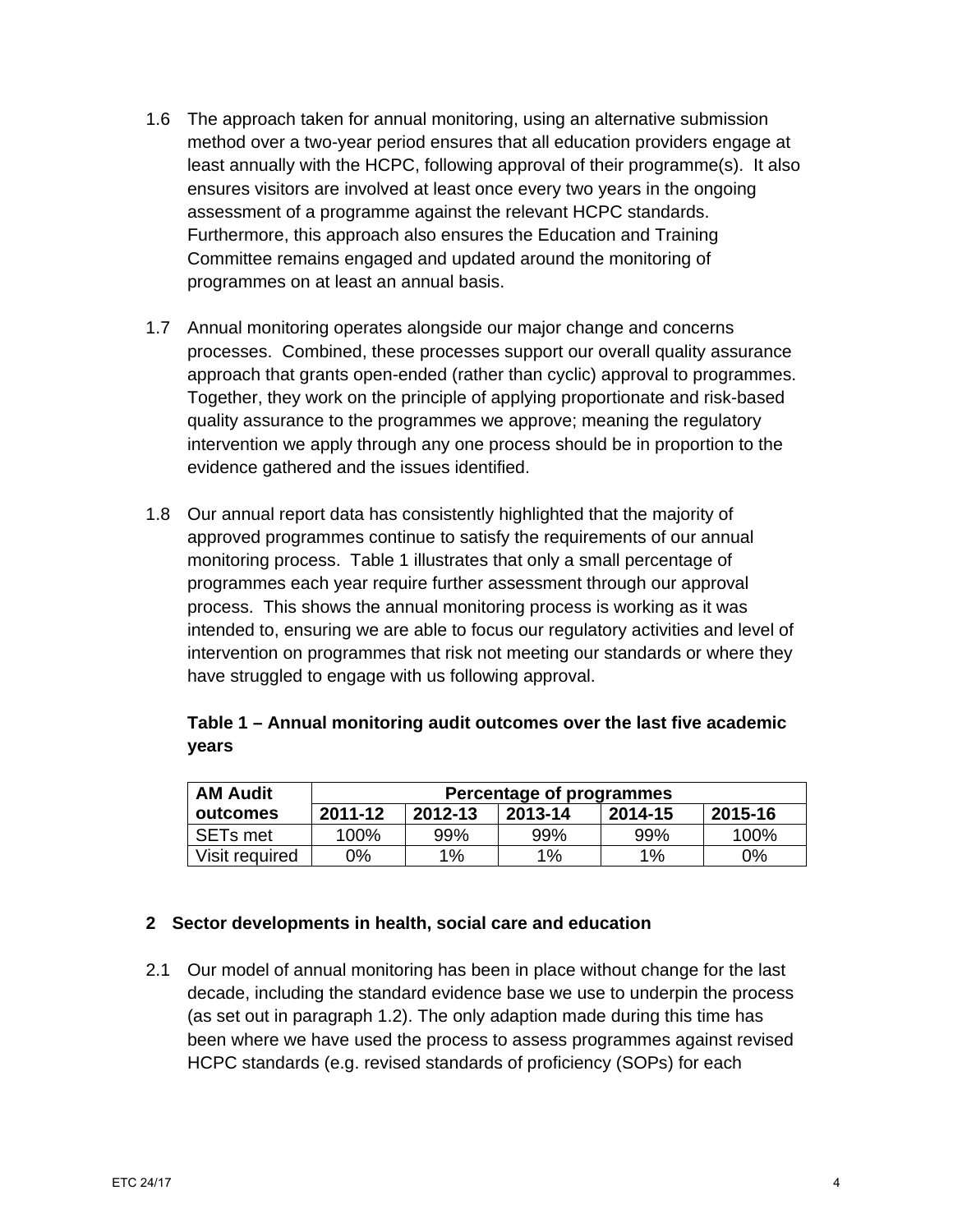profession), or newly introduced standards (e.g. service users and carer involvement).

- 2.2 During this same period, the education sector itself has changed significantly through various structural changes. Of note and relevance to this paper are the following changes listed below.
	- Changes to funding arrangements for allied health profession programmes in England
	- The availability of practice placements
	- An increase in alternate and collaborative models of provision
	- HCPC's response to the Mid-Staffordshire NHS Trust public inquiry
	- Changes to higher education quality assurance arrangement in England
- 2.3 We discuss these changes and their implications in the remainder of section two and we will consider what this all means for the annual monitoring process in section three.

# Changes to funding arrangements for allied health profession programmes in **England**

- 2.4 Programme in nine of our 16 professions<sup>1</sup> that were previously commissioned to run, are now subject to new HEFCE funding arrangements in England. These changes were made in conjunction with a cap on the amount of placement funding available to support placement for allied health profession programmes. These changes will have significant impact on how students are admitted to programmes, the numbers of students per cohort and how resources are used to support effective student learning in academic and placement environments.
- 2.5 Another consequence of moving to a HEFCE funded model is that new education providers are entering into allied health profession education, particularly where they have been on the fringes of our regulated professions (e.g. delivering courses of training in sports rehabilitation and looking to move into the area of physiotherapy). Broadly, we can expect this trend to continue which should lead to an increase in the diversity of providers within the education sector for most allied health professions. We can also expect some education providers to expand their provision, and others to contract in an increasingly market-led allied health education sector.

<sup>1</sup> NHS England bursary reform - https://www.gov.uk/government/publications/nhs-bursary-reform/nhsbursary-reform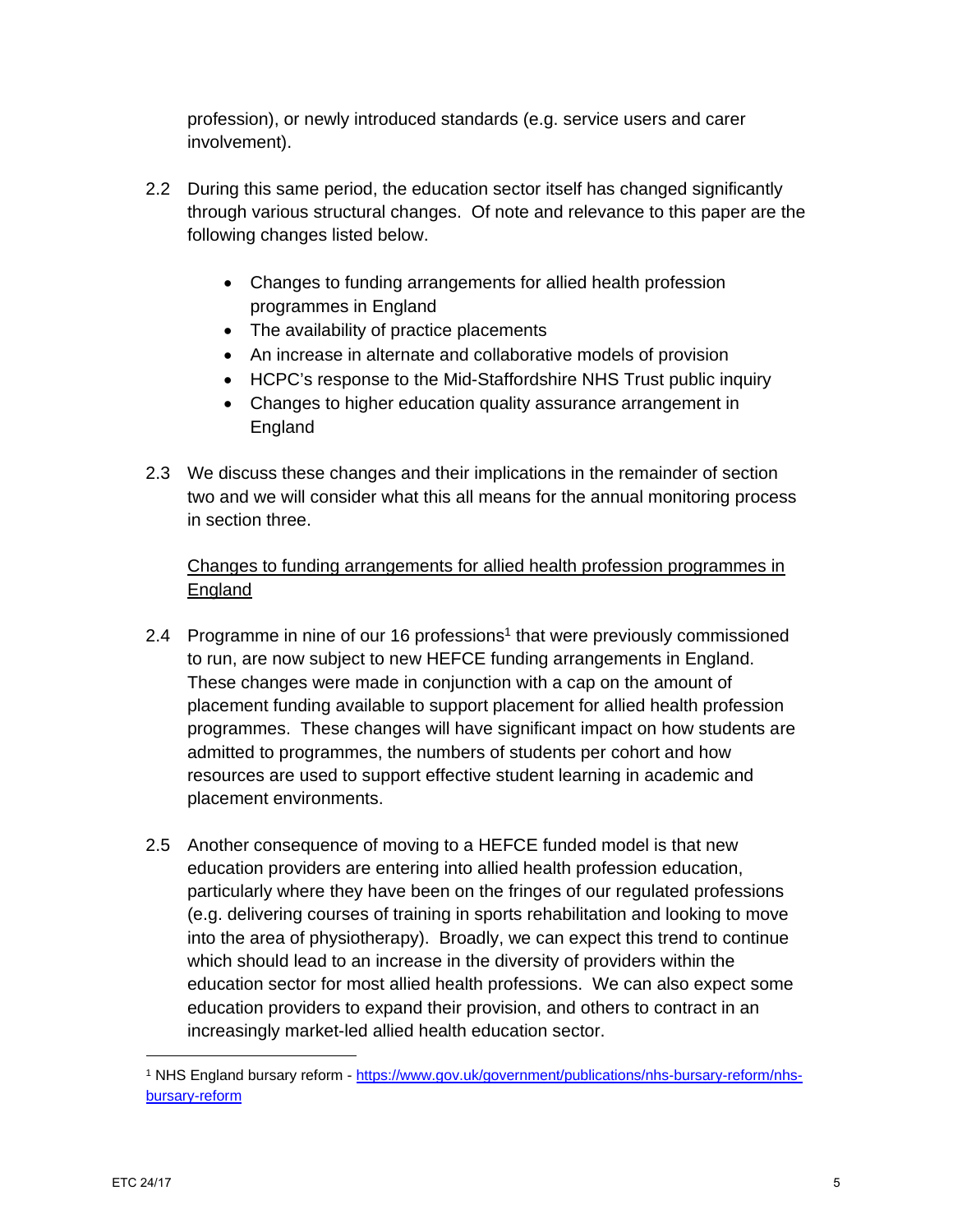## The availability of practice placements

- 2.6 In recent years, we have also noted a higher proportion of our approval work out of the major change process has related to issues around the placement capacity of approved programmes. For the paramedic profession in particular, this has been driven by the health service's need to increase the supply of paramedics into the workforce. This has resulted in significant changes to approved programmes to accommodate increases in student numbers (in the main) and a particular focus for us around how this affects placement capacity at a programme level and within a given region.
- 2.7 More broadly, we know placement capacity will continue to be an issue across a number of other professions we regulate. Changes to the funding model for allied health professions in England and constraints around the overall amount of placement funding available means programmes will continue to compete within their region for a limited supply of placements. This also means education providers will continue to look to secure placements in a broader range of settings, working with partners in private and community based settings to place students.

## An increase in alternate and collaborative models of provision

2.8 Our annual report data over the past five years continues to highlight our increasing engagement with new models of education provision, and the delivery of education by organisations that do not align themselves to a traditional higher education model<sup>2</sup>. These models of training routinely attract a higher level of scrutiny through our approval process, with a proportion each year unable to complete the process. For those that do, significant numbers of conditions are normally placed on approval, in particular around the areas of effective governance arrangements, collaboration between partners and the effective quality management of placements.

# HCPC response to Mid Staffordshire NHS Foundation Trust Public Inquiry report

2.9 In response to the recommendations set out in the Mid-Staffordshire report, the Council agreed a series of commitments across a number of areas, including

<sup>2</sup> Education Annual Report 2016 (submitted to note at June 17 ETC meeting) - http://www.hcpcuk.org/aboutus/committees/educationandtraining/index.asp?id=782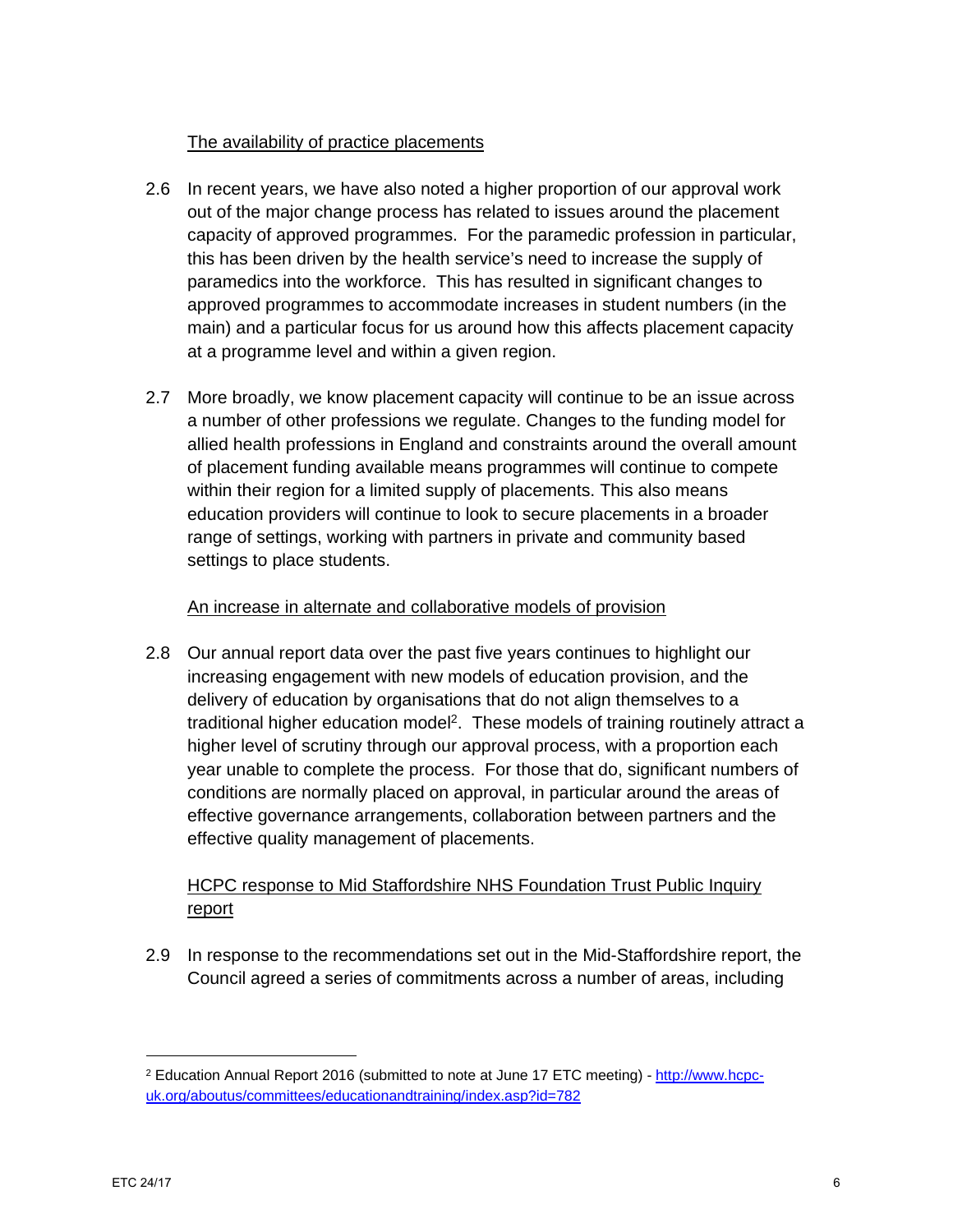our education function3. This included further consideration around how we might routinely identify trends in practice learning environments. This commitment was made in the context of considering the role that education providers and other education related sector bodies (including ourselves) have in ensuring environments are safe for both service users and students.

2.10 Whist the SETs have been strengthened in part to address our commitment in this area, this paper is the first to specifically discuss how we might use our processes to identify issues around the quality of placement settings.

### Changes in quality assurance arrangements within the education sector

- 2.11 Following the passing of the Higher Education and Research Act in April 2017, the Office for Students (OfS) will take on most of the functions of the Higher Education Funding Council in England (HEFCE) and Office for Fair Access (OFFA), alongside a new focus and responsibility for overseeing the regulatory landscape for higher education<sup>4</sup>. This significant structural change in quality assurance for the education sector will introduce a more risk-based approach to how institutions will interact with the OfS around annual data returns, site inspections and concerns handling. This is a fundamental change to the regulatory system in England, previously led by the Quality Assurance Agency, which operated a system of cyclic institutional review. It is unclear at this stage the impact these changes will have for the future regulation of higher education in the other three home countries.
- 2.12 The change in the funding model within England also affects how quality assurance is now applied for allied health programmes. Whilst Health Education England will continue to monitor quality through their role and link to the funding of placements environments, it remains unclear how this will extend into the overall quality assurance of teaching and learning on offer through an education provider.

<sup>3</sup> HCPC Council Paper – 'HCPC response to the Report of the Mid Staffordshire NHS Foundation Trust Public Inquiry – Second update on commitments' - http://www.hcpcuk.org/assets/documents/10004C44Enc05-

HCPCresponsetotheReportoftheMidStaffordshireNHSFoundationTrustPublicInquiry2ndupdateoncom mitments.pdf

<sup>4</sup> HEFCE – Roles and responsibilities - http://www.hefce.ac.uk/reg/of/organisations/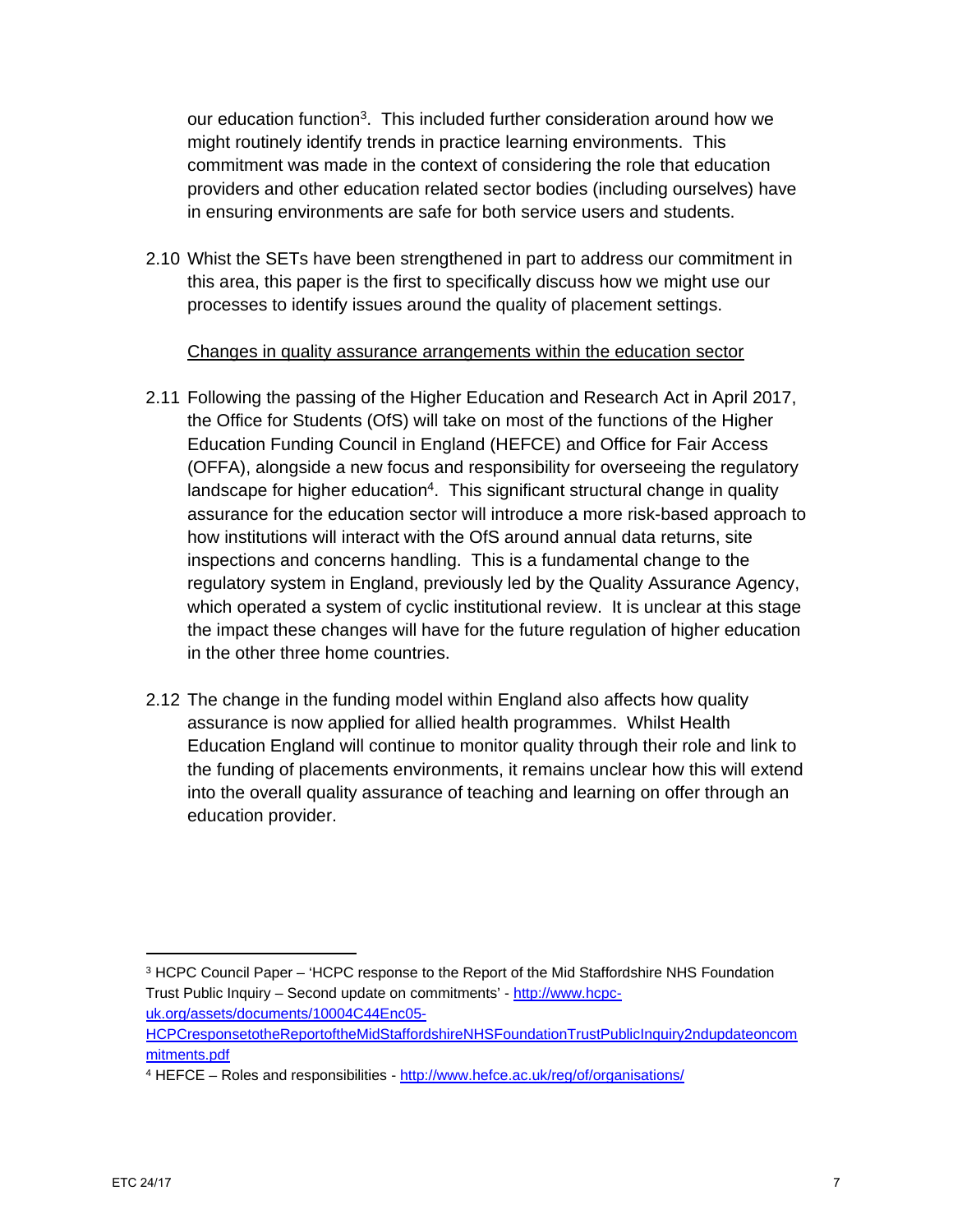#### Implications for our quality assurance approach

- 2.13 Cumulatively, all of these changes indicate that the nature of provision across our approved programmes is changing, with notable impacts on the resources available to deliver education and training to the quality we require in both academic and placement environments. Furthermore, the quality checks traditionally relied upon within the wider education system are also subject to change and it is unclear at this stage if the new arrangements will provide the same level of sector wide assurance.
- 2.14 Under our current arrangements, we quality assure any impacts to the SETs resulting from the changes discussed in a number of ways. For new education providers and new programmes, we complete a full assessment through our approval process, which ensures all the SETs are met before a programme starts. For approved programmes, we rely upon and expect education providers to notify us through our major change and annual monitoring processes of any significant impacts so that we can assess how the SETs continue to be met. We also use our concerns process to identify any issues, however this is dependent on individuals bringing issues to our attention in a timely manner.
- 2.15 Importantly, based on our current approach we have no further mechanisms in place to identify the impacts these changes will have should an education provider (or any other individual or organisation) not bring them to our attention. Issues may be identified through annual monitoring, however the evidence we require education providers to submit limits this currently.

### **3 Options to expand the annual monitoring evidence base**

- 3.1 We suggest that amendments should be made now to position our processes appropriately to manage the quality assurance of approved programmes. The nature of the changes discussed in section two indicate there are areas where we could ask for more information from education providers on a routine basis to inform our risk-based quality assurance approach. These include information regarding:
	- the quality and availability of practice placements;
	- the involvement of service users and carers; and,
	- the involvement of learners (students).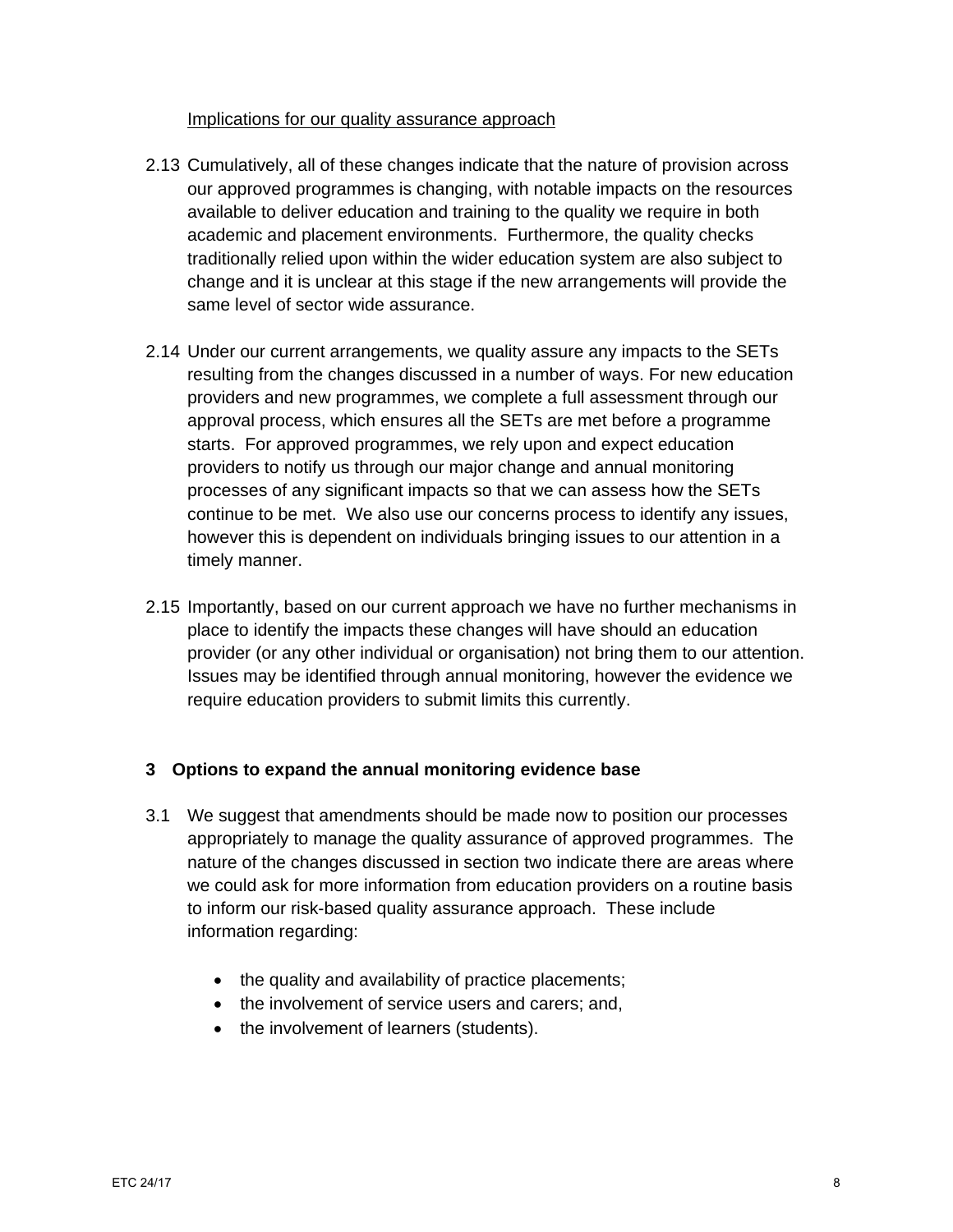- 3.2 Given its design, using annual monitoring to gather information in these areas is most appropriate, as it is the only process we initiate with education providers on an annual basis. It is important to note that, in focusing on making changes to this process, we would still expect education providers to engage proactively with our other processes as normal. In this regard, the annual monitoring process will continue to be used as a final measure of quality assurance, rather than replacing or duplicating the intent and function of the approvals, major or concerns processes.
- 3.3 We also view it appropriate to make these changes alongside the broader review of our quality assurance approach that is currently underway. This work relates to the Committee's decision at its last meeting to commission research into our quality assurance approach around education provider experiences and perspectives<sup>5</sup>. The outcomes of this work may certainly lead to further changes for our processes in the future, however the extent and detail of these changes will not be known for some time to come.

#### Gathering more information about practice placements

3.4 Graph 1 illustrates how the management of placements (SET 5) consistently accounts for a high proportion of the overall number of conditions we place on the approval of programmes. This reflects the complexities involved in ensuring education providers are well placed to maintain overall responsibility for the placement environment, whilst working practically with one or more placement partners to deliver them as part of the programme.



**Graph 1: Conditions set on programme approval, over the last five years** 

5 Education research – June 2017 ETC - http://www.hpc-uk.org/assets/documents/10005419Enc03- Educationresearchapproachtoeducationqualityassurance.pdf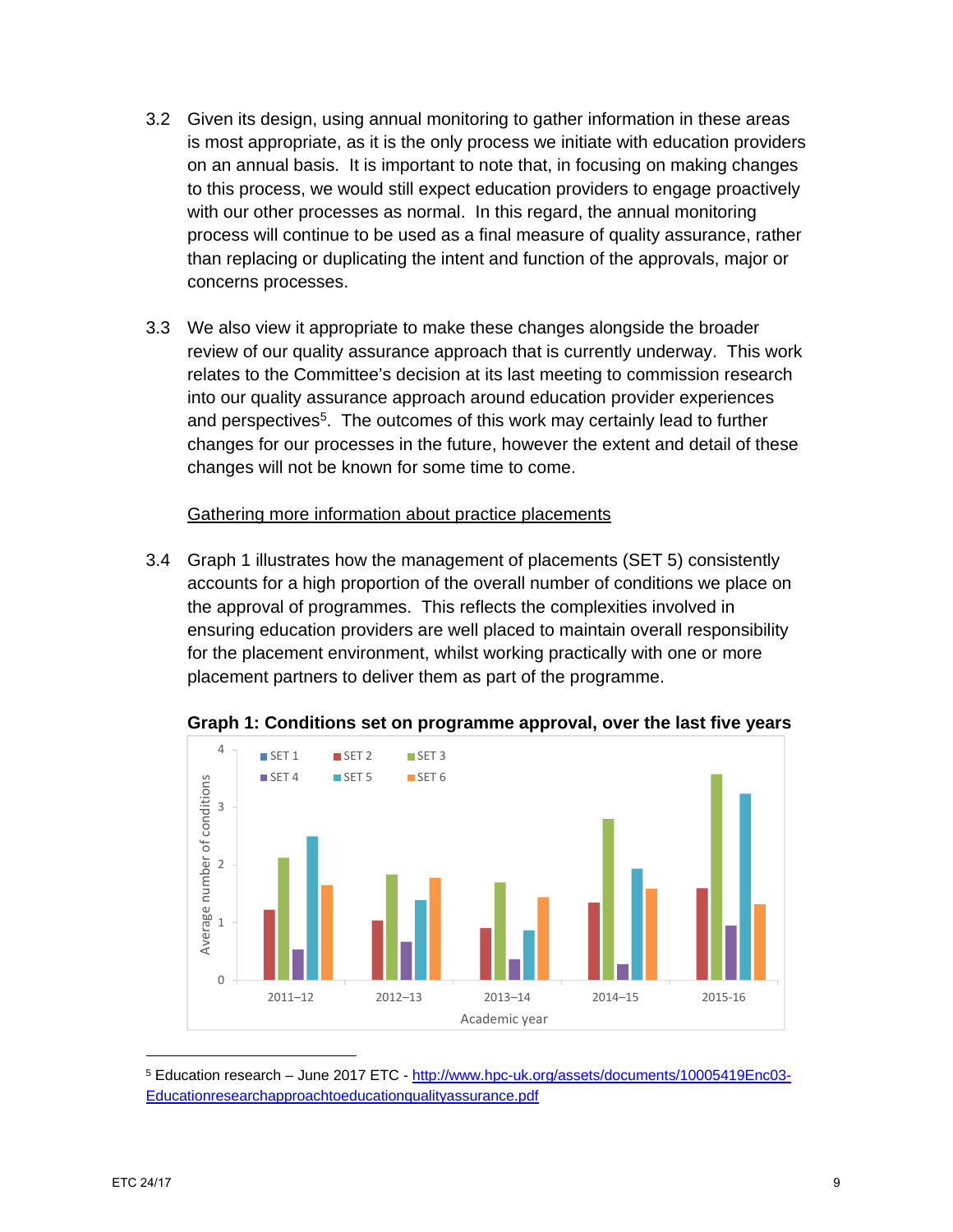- 3.5 In this context, the analysis in section two, highlighting structural changes to commissioning and funding of programmes (in England), the increase in collaborative arrangements and new models of delivery, and placement availability pressures across most of our professions, all suggests the effective management of placements will continue to be an area of risk in the foreseeable future.
- 3.6 As previously discussed, whilst the approval process ensures programmes can meet our placement requirements, we have no further mechanisms to ensure adherence on an ongoing basis. The annual monitoring process does not currently require any evidence to support how a programme has managed placements following approval. This means that the inclusion of information within an audit, which specifically addresses practice placements varies significantly between submissions. If information is received, it is usually a consequence of an education provider evidencing specific changes relating to placement standards, or information around the provision of practice placements is included within regular programme monitoring reports.
- 3.7 This approach means that it is difficult for us to predict and rely upon the level of evidence submitted to us about an education provider's effective management of their placement sites and partnerships with their placement providers. We are also unable to understand consistently across submissions how placement capacity and quality is being managed following approval, and if there are any ongoing issues affecting the SETs.
- 3.8 Currently, as part of meeting the placement standards in SET 5, education providers must ensure the following.
	- 5.1 Practice placements must be integral to the programme.
	- 5.2 The number, duration and range of practice placements must be appropriate to support the delivery of the programme and the achievement of the learning outcomes.
	- 5.4 The education provider must maintain a thorough and effective system for approving and monitoring all placements.
- 3.9 In maintaining adherence to these standards, education providers should be well placed to provide further evidence around their ongoing management of placements, based on information they would already routinely gather and consider for their own internal purposes. Appendix 1 sets out broadly what we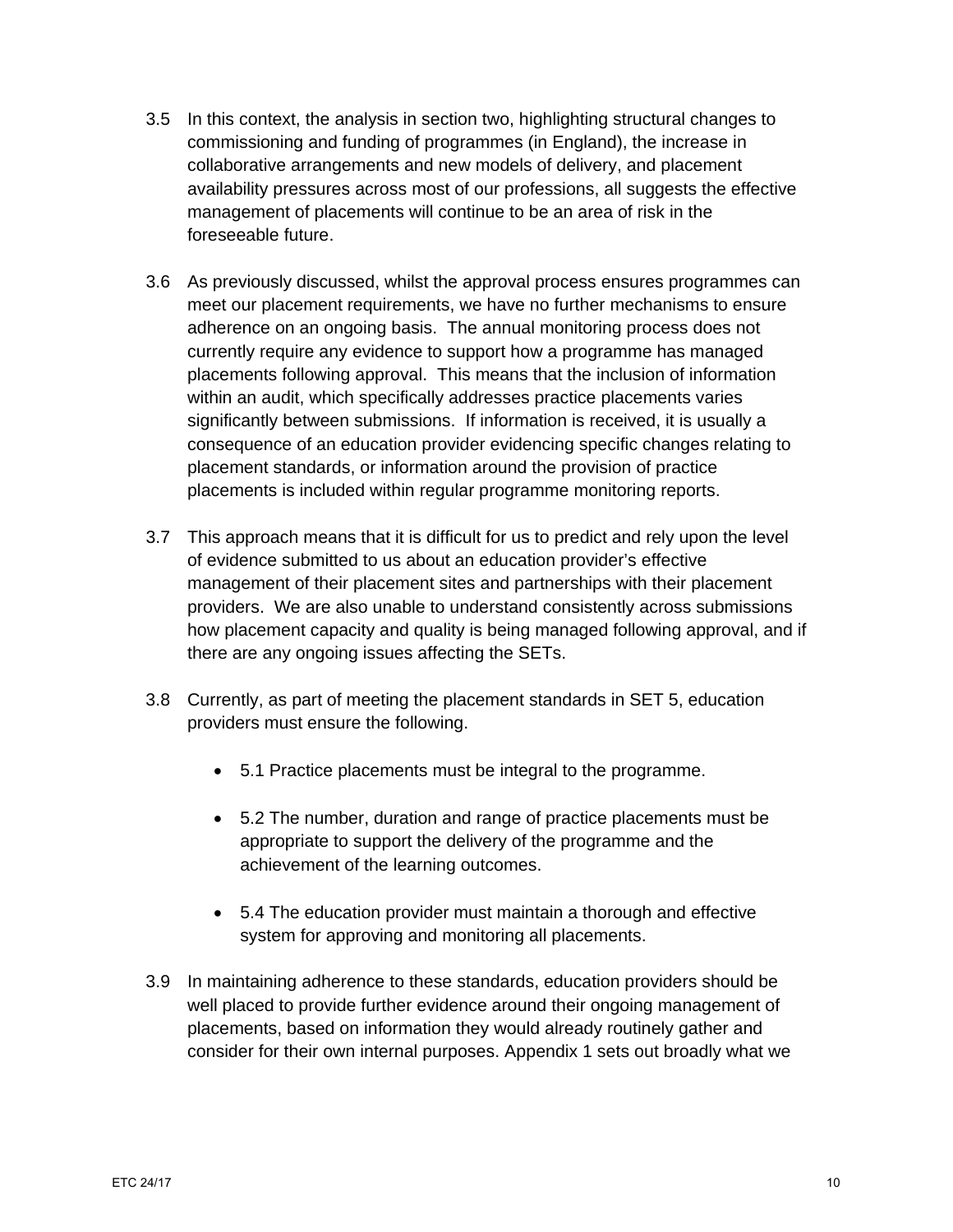would expect education providers to disclose through such a submission of evidence, namely:

- Information around placement capacity to the programme;
- summary outcomes from placement monitoring activities; and,
- summary of placement feedback, areas identified for development and action plans
- 3.10 The impact on education providers, also set out in Appendix 1, would also be minimal. This is because the information submitted to us through the annual monitoring process around practice placements should be already produced by an education provider for their own internal purposes on a regular basis. In this regard, we do not believe requiring additional information of the type outlined above would increase the overall burden to the education provider in engaging with the annual monitoring process.
- 3.11 Appendix 1 also highlights that, from a visitors perspective, the inclusion of information around the management of placements would broaden the scope around the scrutiny of programmes. This scope would still remain specific to how programmes meet the SETs in this area, but would allow for more risk indicators for visitors to rely upon in assessing how approved programmes continue to manage their placements effectively.
- 3.12 On this basis, we view that broadening the evidence base to include more information regarding the management of placements would be beneficial to the annual monitoring audit process. We also think it could be introduced in the next academic year (2018-19), which would provide sufficient time for us to communicate these changes and support education providers appropriately in preparing through targeted communications and engagement work.

## Gathering more information about service user and carer involvement

3.13 Following the completion of annual monitoring in August this year, all approved programmes now meet the new service user and carer standard, first introduced in 2014. Given this area of our SETs is new, we expect education providers to continue to develop their approaches to involve service users and carers. This would be in much the same way as our expectations around how the standards of conduct, performance and ethics are taught on a programme has changed over time, with the revised SETs now requiring education providers to embed these standards throughout the curriculum and assessment methods of a programme.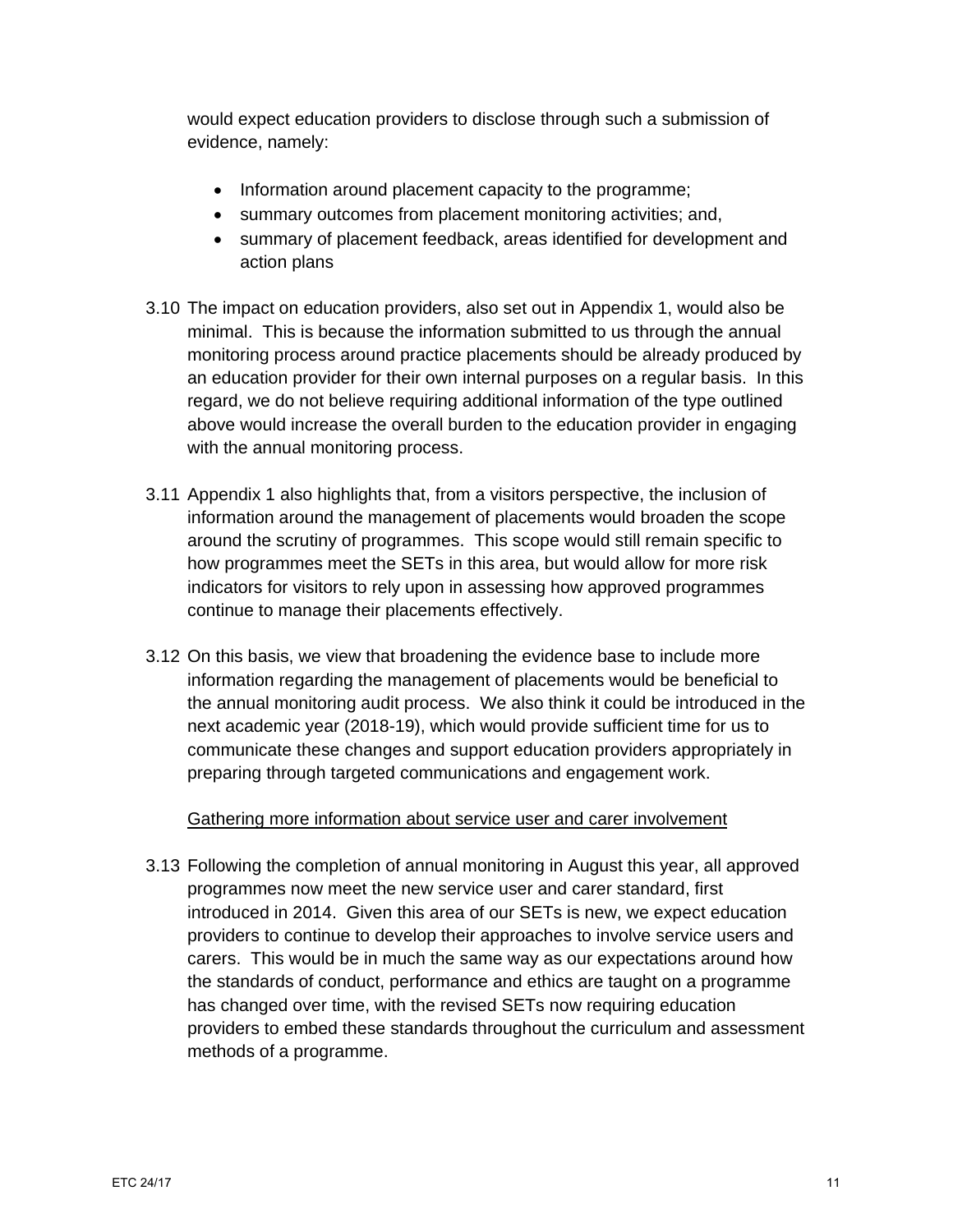- 3.14 More broadly, our analysis in section two indicates the importance of the service user and carer perspective has in education and training programmes. This includes a service user and carer's role in developing a programme of training and, in learning from Mid-Staffordshire (see paragraph 2.9-2.10), the importance of ensuring students understand their role in meeting the needs of service users in practice.
- 3.15 Similarly to practice placements, our standard requirements around annual monitoring do not require an education provider to disclose any specific information around the effectiveness of their service user and carer involvement. However, it is possible that some education providers will submit this information to us as part of their annual programme monitoring reports. The existence and level of evidence provided would of course vary between education providers with this current approach. Without any mechanism to monitor progress, we would only see how a small percentage of programmes have developed in this area where further approval processes have been triggered.
- 3.16 In the area of service user and carer involvement, our SETs currently require the following.
	- 3.17 Service users and carers must be involved in the programme.
	- 3.3 The programme must have regular monitoring and evaluation systems in place.
	- 3.8 The resources to support student learning in all settings must be effectively used.
- 3.17 In maintaining adherence to these standards, education providers should already be routinely reviewing their service user and carer involvement to ensure it is effective, and to allow for its development over time. As this is the case, education providers should be well placed to demonstrate how their involvement of service users and carers continues to remain effective through the annual monitoring audit process. Appendix 1 sets out broadly what we would expect education providers to disclose through such a submission of evidence, namely:
	- where involvement has taken place;
	- feedback from stakeholders regarding their involvement, and
	- ongoing evaluation of its effectiveness, further development and action plans.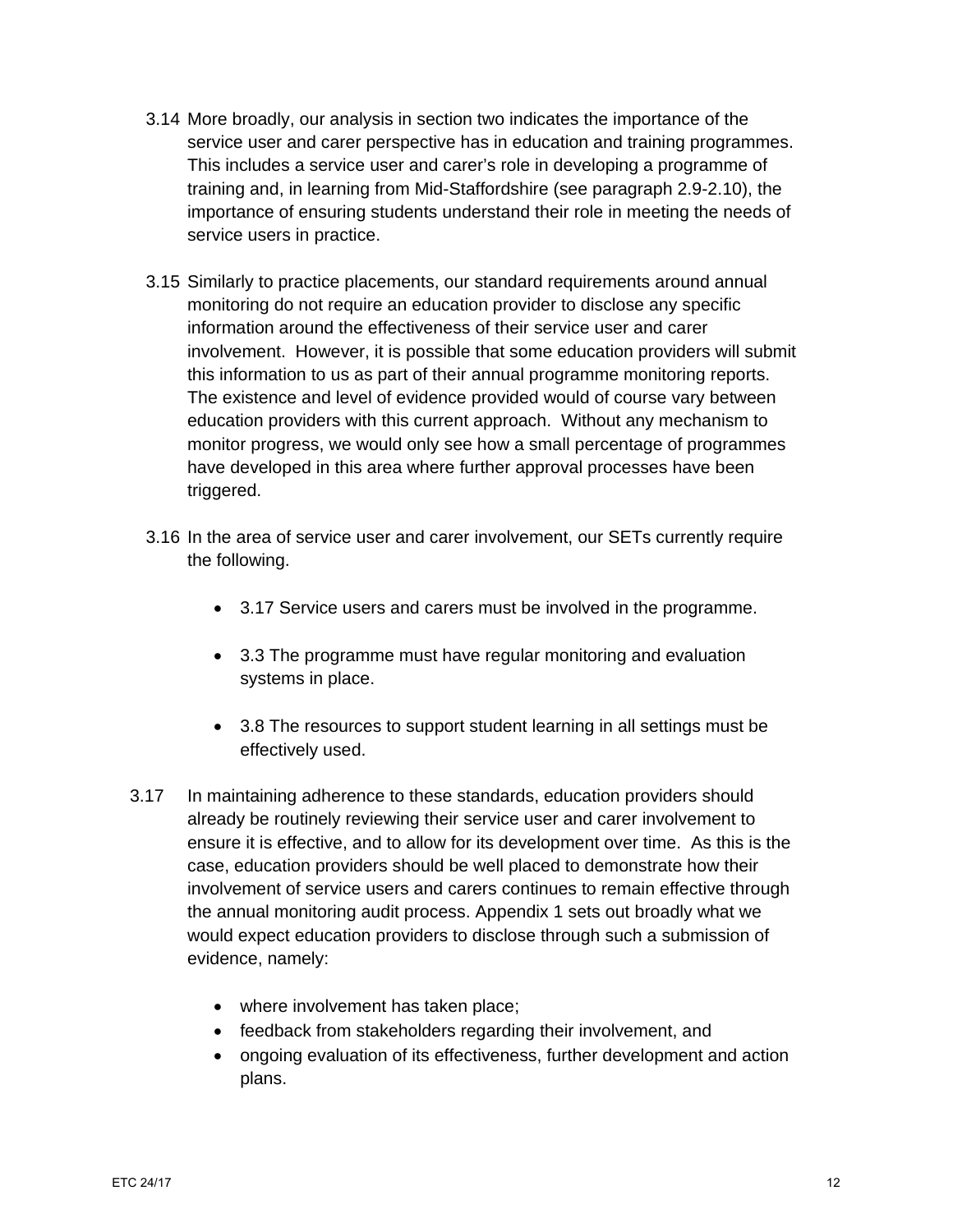- 3.18 Similarly to practice placements, the impact around broadening the evidence base to include further information about service user and carer involvement would be relatively minor (see Appendix 1). Information submitted through an audit should be the same as the information being produced by an education provider for their own internal monitoring processes.
- 3.19 Equally, the benefit to a visitor scrutinising programmes in this area would be significant, enabling the opportunity to gain assurance around the effectiveness of any current service and carer approaches, and how programmes continue to develop in this area. Furthermore, the provision of this information allows for the opportunity to conduct more thematic analysis across approved programmes in the future. This could inform broader discussions around the effectiveness of the standard and any further changes around our requirements.
- 3.20 On this basis, we also view that broadening the evidence base to include more information regarding the involvement of service users and carers would be beneficial. We also think this requirement could be introduced in the next academic year (2018-19), which would allow sufficient time for us to communicate these changes and support education providers appropriately in preparing through targeted communications and engagement work.

### Gathering more information about learner involvement

- 3.21 As with service user and carer involvement, learner involvement within the education sector is commonly accepted as essential to developing and delivering an effective programme. This moves beyond gathering student feedback and acting on it, to involving students in further aspects of the programme where it is appropriate to do so. Within England, the principle around student involvement has driven government policy in recent years leading to significant structural changes around higher education regulation, as outlined previously in section two with the establishment of the Office for Students (OfS). Furthermore, the changes discussed in section two also suggest that, in changing funding arrangements for some approved programmes to a student loans model, students will play an even greater role in influencing the quality of a programme.
	- 3.22 Through annual monitoring, we normally receive information around the development of the programme through annual programme evaluations and external examiner reports. This does sometimes include how issues raised by students have been identified and addressed. However, the level of information in this area is inconsistent between education providers and it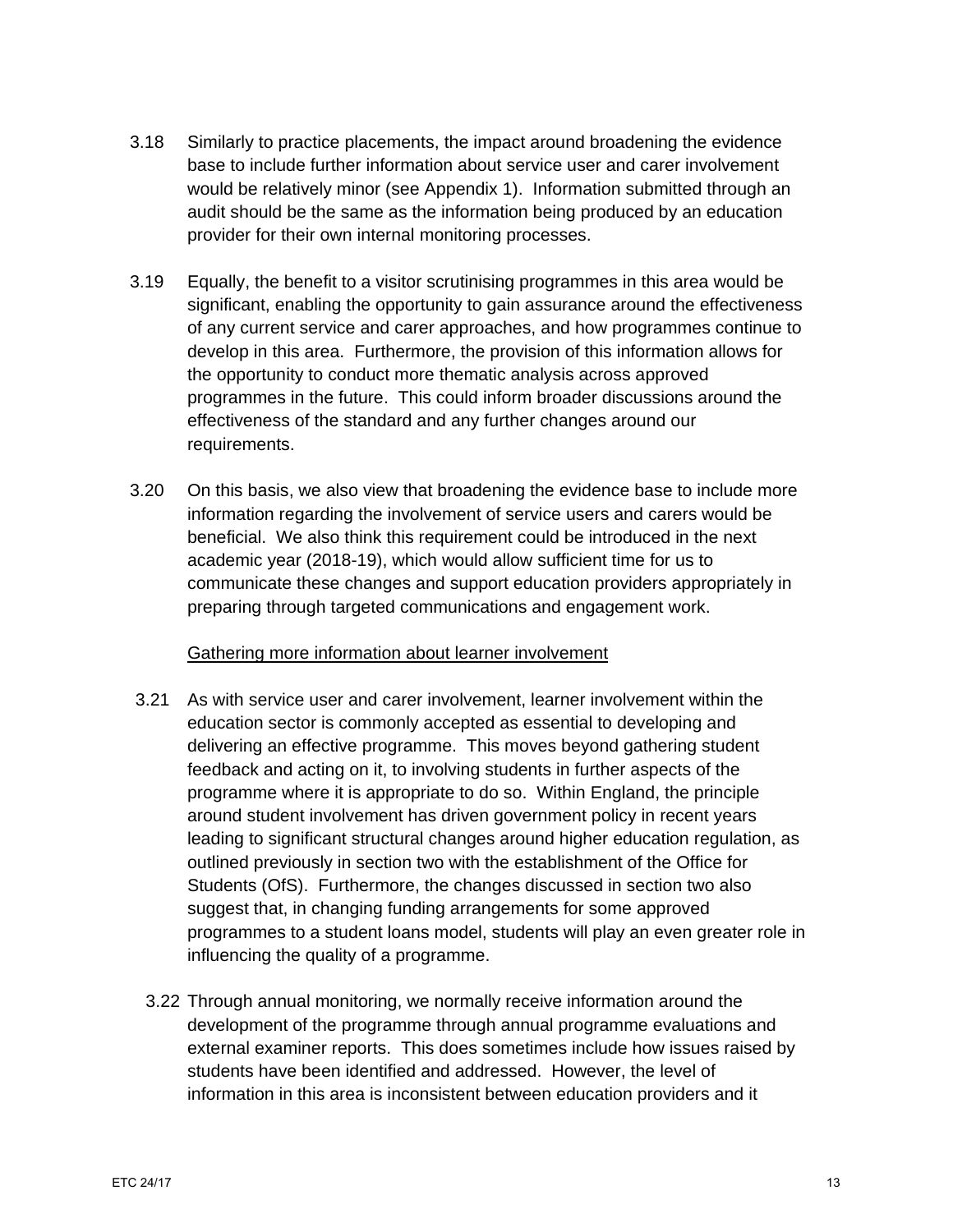certainly does not include how student involvement itself is embedded within other aspects of a programme.

- 3.23 This means visitors cannot routinely rely on student feedback or their broader involvement and engagement to inform an overall understanding around the management of a programme they are assessing through an annual monitoring audit.
- 3.24 In this area our SETs currently require:
	- 3.3 The programme must have regular monitoring and evaluation systems in place.
- 3.25 This standard includes reference to an education provider gathering feedback and acting on it accordingly, however no explicit requirement is set for this in relation to students.
- 3.26 However, our revised SETs, which were published in July 2017, will require all educations providers to evidence how they meet this new requirement:
	- 3.6 Learners must be involved in the programme.
- 3.27 For the purposes of the revised SETs, the term 'learner' is a broader term used to encompass a range of terms commonly used, including 'student' and 'trainee'. This standard will specifically require learner involvement in some or all of the areas of programme design, delivery and review. We will use the annual monitoring process in 2018-19 and 2019-2020 to assess this new standard (alongside all other new areas of the SETs).
- 3.28 As all approved programmes currently meet SET 3.3, education providers should be well placed to provide further information around how they manage feedback and act on this through an annual monitoring audit submission, although this may not be solely specific to students. However, the evidence base specific to learner involvement will be more accessible following the introduction of SET 3.6.
- 3.29 Broadening the evidence base around learner involvement now would affect education providers significantly. Appendix 1 indicates that some education providers may not be able to evidence how learners are specifically involved (in the context of the revised SETs requirements), but all could probably evidence how student feedback has been gathered and acted upon. Given our strengthening of requirements in this area through the new SETs, we think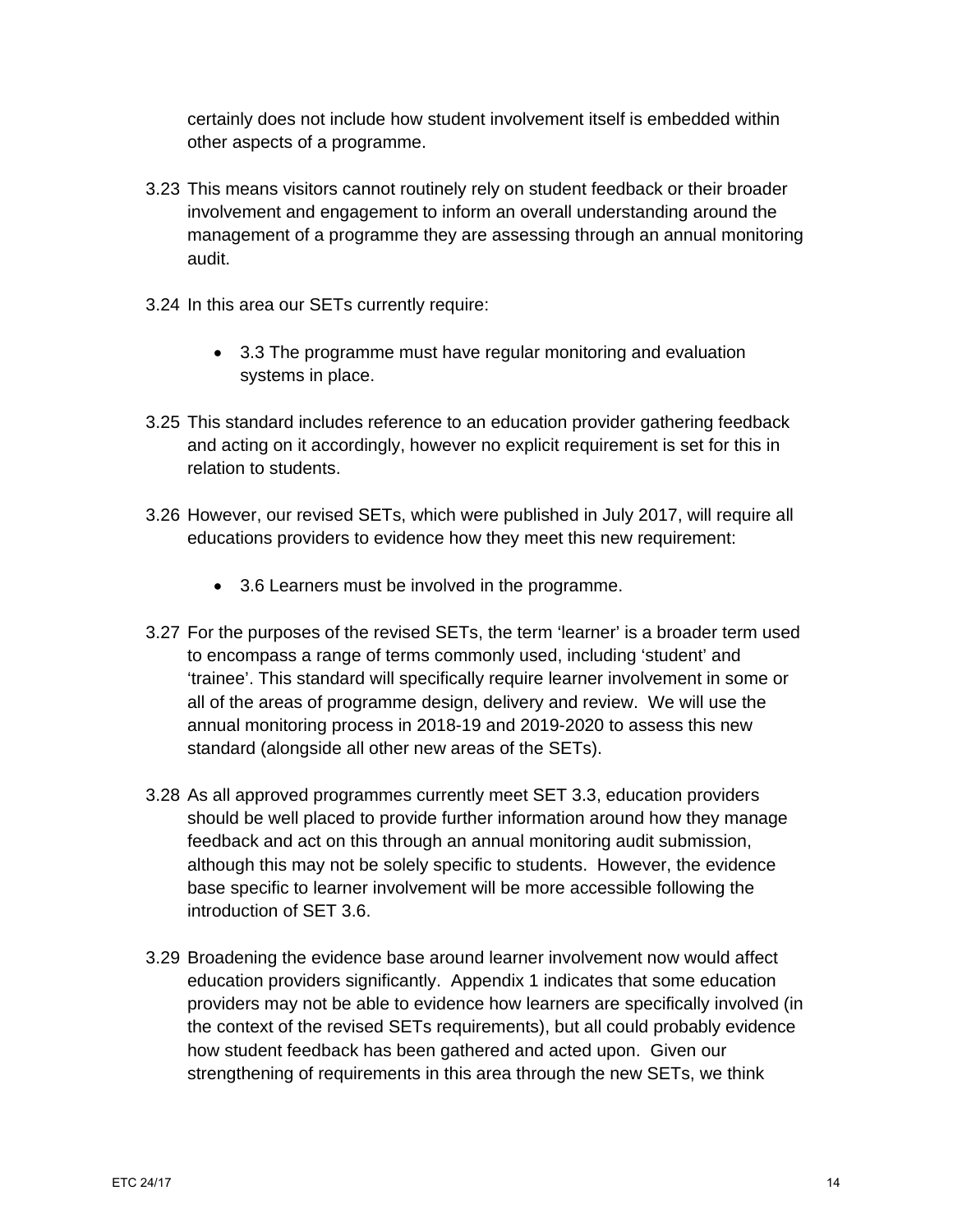requiring additional evidence around student feedback in the interim would be unnecessary and potentially confusing for education providers.

3.30 On this basis, we do not think it is feasible to broaden the evidence base for annual monitoring now in this area, but this option should be reconsidered in the future, once all approved programmes have met our new requirement for SET 3.6.

## 4 **Proposals for change**

- 4.1 We consider that expanding the evidence base that the annual monitoring process relies upon would enable a broader scope around the scrutiny of programmes, providing more risk indicators for visitors to rely upon in assessing how approved programmes continue to meet our standards. This would position our annual monitoring process and overall quality assurance approach appropriately, given the broader education sector within which we operate.
- 4.2 Based on the discussions in section two and three, we view the areas where the evidence base could reasonably and feasibly be expanded include receipt of the following information sources:
	- Practice placement monitoring for the last two academic years
	- Service user and carer involvement monitoring for the last two academic years
- 4.3 We do not believe requiring additional information of the type outlined above would increase the overall burden to the education provider in engaging with the annual monitoring process.
- 4.4 We also suggest that any changes in these areas are introduced in time for the 2018-19 academic year.
- 4.5 The Committee may wish to consider whether gathering more evidence in these specific areas is a permanent change or perhaps more thematic, at least to start with. A thematic approach could include a review of outcomes at an appropriate point in the future, to consider whether the changes have had the anticipated impact around the scrutiny of programmes through annual monitoring. Such a review could also consider the broader education context and whether or not any further changes to our approach are needed.
- 5 **Decision**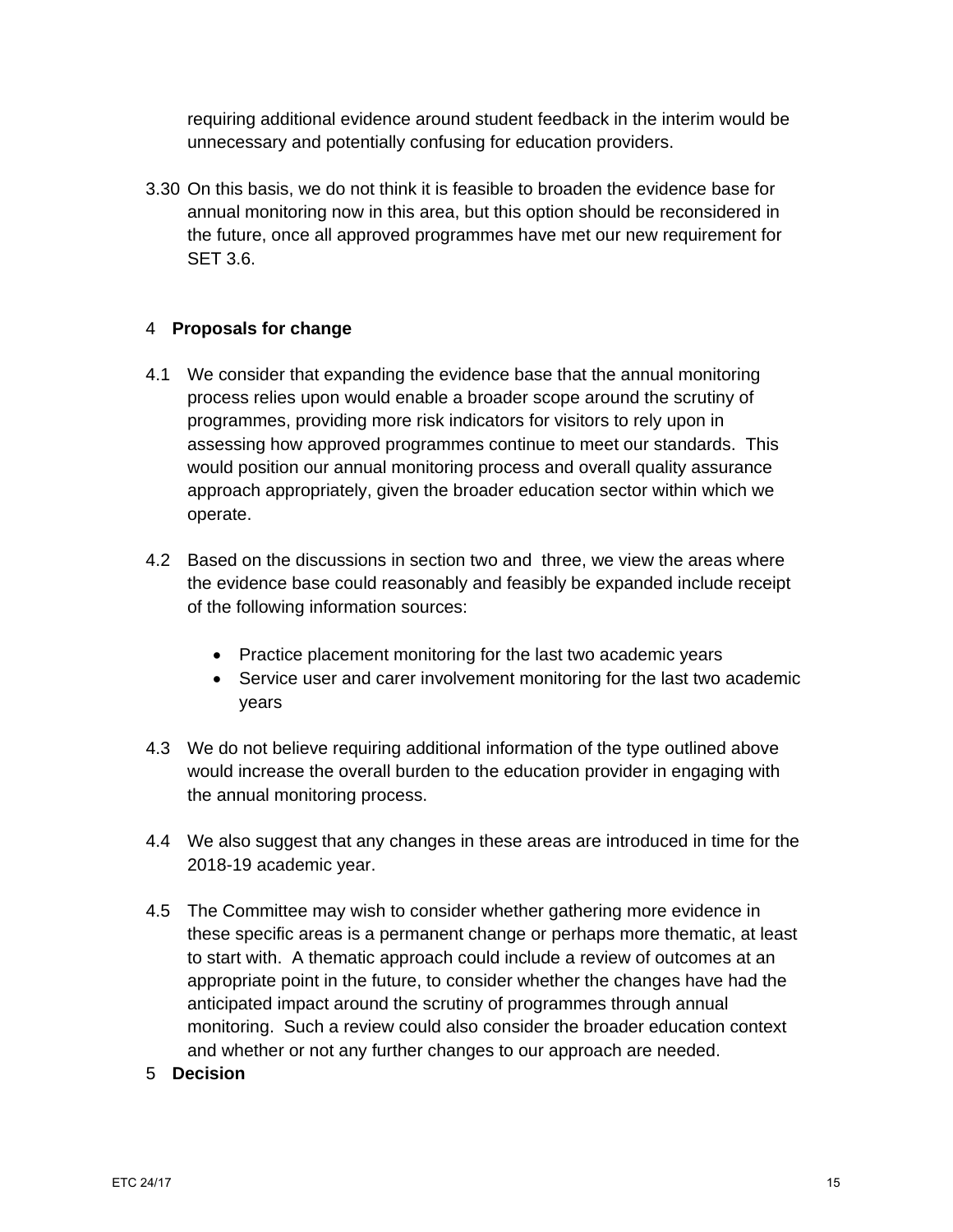The Committee is asked to make a decision in relation to the following:

- 4. Should we expand the evidence base relied upon for the assessment of programmes through annual monitoring?
- 5. What additional sources of evidence should we require an education provider to include in an annual monitoring audit submission?
	- o Practice placement monitoring for the last two academic years
	- o Service user and carer involvement monitoring for the last two academic years
- 6. In which academic year(s) should we implement any changes to the sources of evidence required for an annual monitoring audit submission?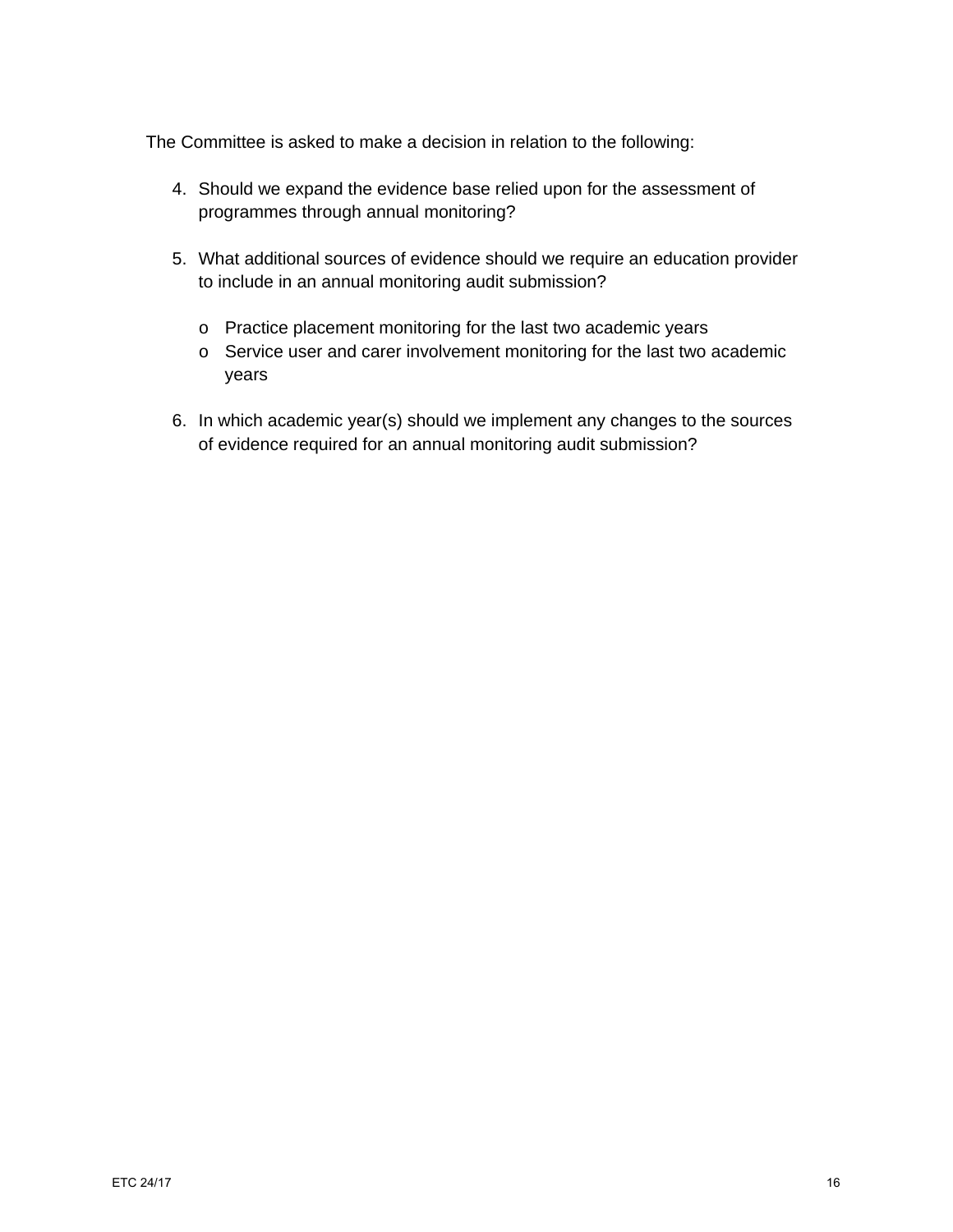**Appendix 1 – impacts and benefits of gathering further evidence through annual monitoring** 

| <b>Additional</b>                                      | Areas expected to                                                                                                                                                                                                       | <b>Benefits for visitors</b>                                                                                                                                                                                                                                                                                                        | Source of                                                                                                                                                                                                  |
|--------------------------------------------------------|-------------------------------------------------------------------------------------------------------------------------------------------------------------------------------------------------------------------------|-------------------------------------------------------------------------------------------------------------------------------------------------------------------------------------------------------------------------------------------------------------------------------------------------------------------------------------|------------------------------------------------------------------------------------------------------------------------------------------------------------------------------------------------------------|
| <b>AM</b> audit                                        | be covered                                                                                                                                                                                                              |                                                                                                                                                                                                                                                                                                                                     | evidence                                                                                                                                                                                                   |
| evidence                                               |                                                                                                                                                                                                                         |                                                                                                                                                                                                                                                                                                                                     |                                                                                                                                                                                                            |
| Practice<br>placement<br>monitoring                    | Placement<br>$\bullet$<br>capacity<br>Summary<br>$\bullet$<br>outcomes from<br>placement<br>monitoring<br>activities<br>Summary of<br>placement<br>feedback, areas<br>identified for<br>development and<br>action plans | Clearer<br>$\bullet$<br>understanding<br>around placement<br>capacity<br>Evidence of<br>$\bullet$<br>effectiveness of<br>monitoring<br>systems<br>Evidence of how<br>$\bullet$<br>systems are being<br>used to manage<br>and improve<br>placement<br>provision and<br>quality.                                                      | Should exist in<br>existing<br>programme<br>documentation<br>generated<br>through<br>internal QA<br>processes.                                                                                             |
| Service user<br>and carer<br>involvement<br>monitoring | Where<br>$\bullet$<br>involvement has<br>taken place<br>Feedback from<br>$\bullet$<br>stakeholders<br>regarding<br>involvement<br>Evaluation of<br>effectiveness,<br>further<br>development and<br>action plans         | Insight into how<br>$\bullet$<br>education<br>providers are<br>managing<br>involvement<br>Understanding of<br>$\bullet$<br>how programme<br>continues to<br>develop<br>involvement<br>Thematic analysis<br>$\bullet$<br>could inform<br>overall approach<br>and development<br>in this area across<br>professions in the<br>future. | Should exist<br>through<br>internal QA<br>documentation.<br>Some<br>education<br>providers may<br>include this as<br>part of<br>programme<br>monitoring<br>templates or<br>may produce<br>this separately. |
| Learner<br>involvement<br>monitoring                   | Summary of<br>$\bullet$<br>student feedback<br>and areas for<br>development<br>Summary of<br>student<br>involvement<br>activities                                                                                       | Consistent<br>$\bullet$<br>disclosure within<br>annual monitoring<br>around student<br>feedback<br>Understanding<br>$\bullet$<br>how student<br>feedback is being                                                                                                                                                                   | Evidence of<br>student<br>feedback<br>should exist in<br>existing<br>programme<br>documentation<br>generated<br>through                                                                                    |